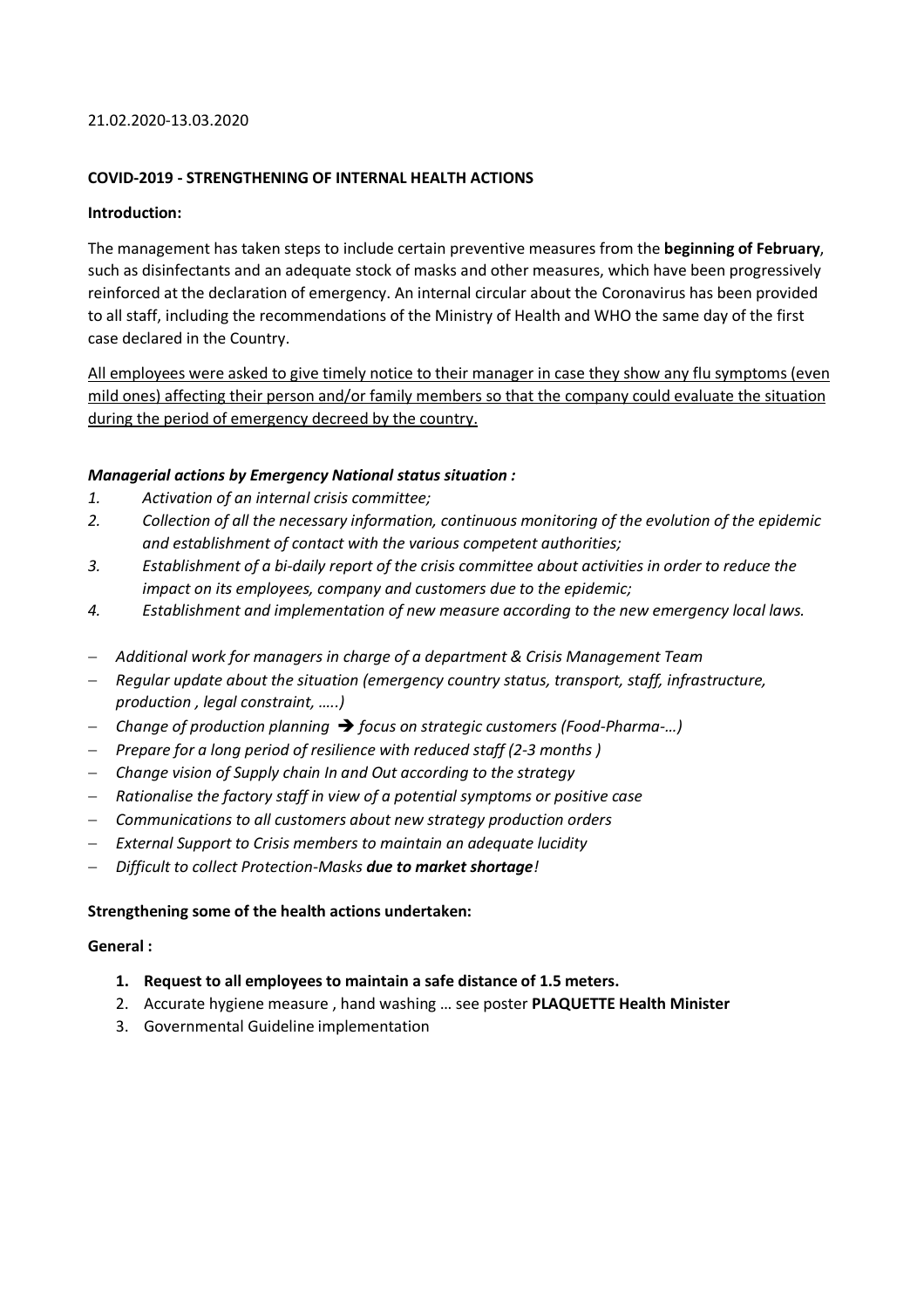# **COMMUNICATION :**

- 4. Communication to all employees about measure implemented and recommendations
- 5. Ongoing sensibilization
- 6. Implementation of additional PAPER INFORMATION about recommendations and preventions, also in different place never used in the past for the communication

# **Additional Sanitary measure:**

- 7. Cleaning team must wear PPE all the time during their duty. (Mask and glove at minimum)
- 8. Implementation of air filtration control sytems, sanitizing all company toilets with disinfectant spray every 70 minutes.
- 9. Addition of further hand sanitizer distributors at several key points of the plant.
- 10. Distribution of bottles of disinfectant gel on all production lines.
- 11. Hygienics services , dressing rooms , cleaning 3 times a day. (WHOLE )
- 12. Canteen tables cleaning 3 times a day.
- 13. Changing of the cleaning product: in accordance with the directives of the Ministry of Health and in line with WHO.

# **Smart working**

- 14. Activation of Smart Working, where possible by type of activity, redundancy staff.
- 15. New rules for smart workers , Prohibition to use Company pc for personal use.
- 16. Increase of Security IT due to Scam and Phishing linked to coronavirus

# **Access Visitors & key subcontractors**

**17. NO More VISITORS Authorization only by committee Crisis Members.**

STRICT filter on VISITORS and key supplier that need access to the plant !

- 18. Purchase of a thermo detector to screen people arriving from outside (and if necessary internal staff).
- 19. Creation of a protocol for temperature screening with doctor support.
- 20. Addition among the incoming procedures of a self-certification about Coronavirus for visitors (written or verbal )
- 21. Supply of protective measures (masks) to all external key arrivals (maintenance workers, couriers, etc.).

# **Internal rules and areas:**

**Smokers :**

- **22. Review of the smoke permission inside the designated area but with appropriate winter clothing.**
- **23. Review Smoking Area restriction numbers Rules and distance for SMOKERS ?**

# **OFFICES and area inside the plant :**

- **24. High visibility tape on the ground at entrance and offices to limit the distance entrance and numbers of employee access!**
- 25. Issue of a special derogation to authorize internal transit to and from the canteen (with personal telephone) in order to protect the health of staff.
- 26. Request to all personnel not to take a break or pass through the company yard, to avoid catching cold.